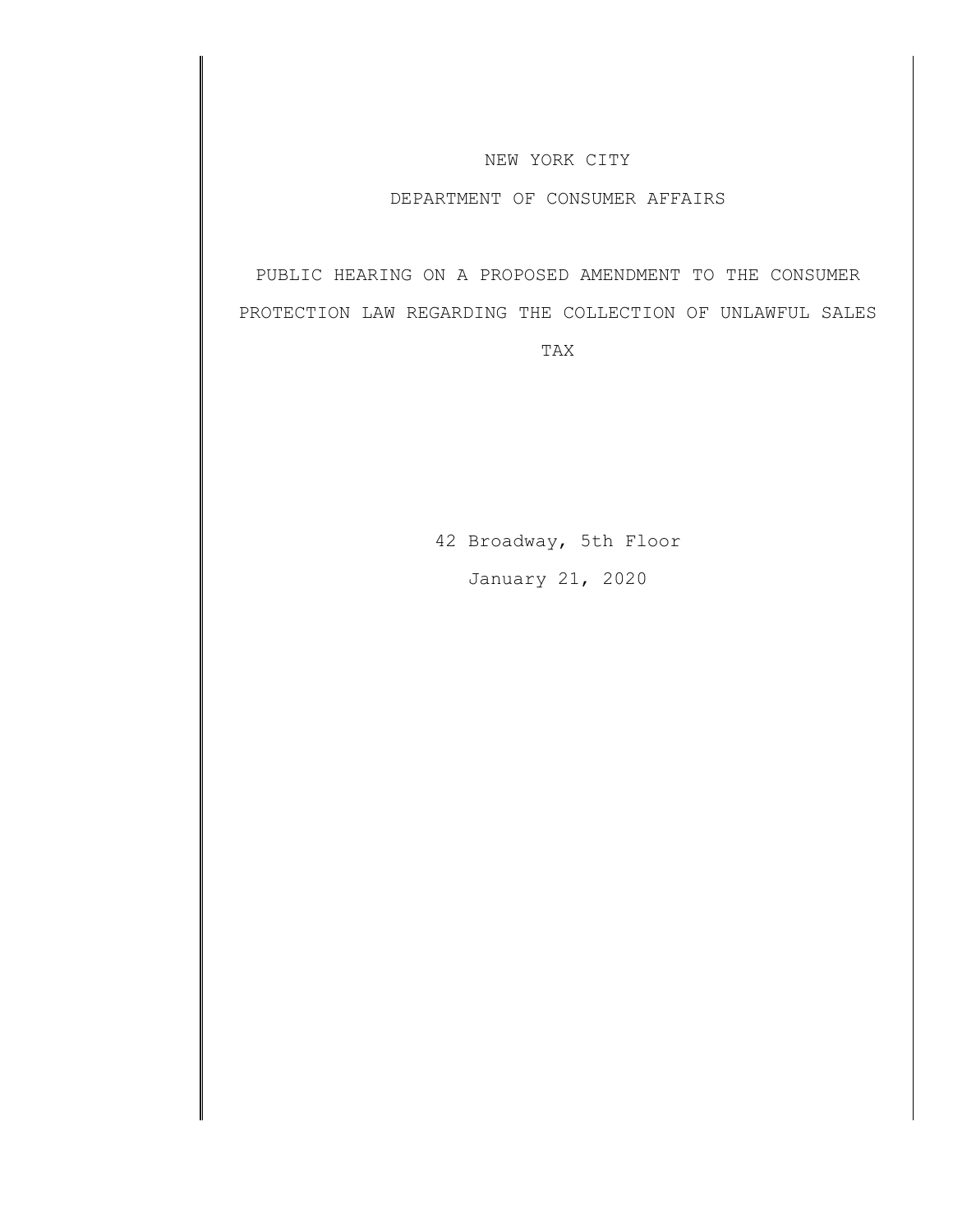## INDEX

| Jay Peltz, General Counsel and Senior<br>Vice President of Government Relations | 5 |
|---------------------------------------------------------------------------------|---|
| Yousef Mubarez, Yemeni American<br>Merchant Association                         |   |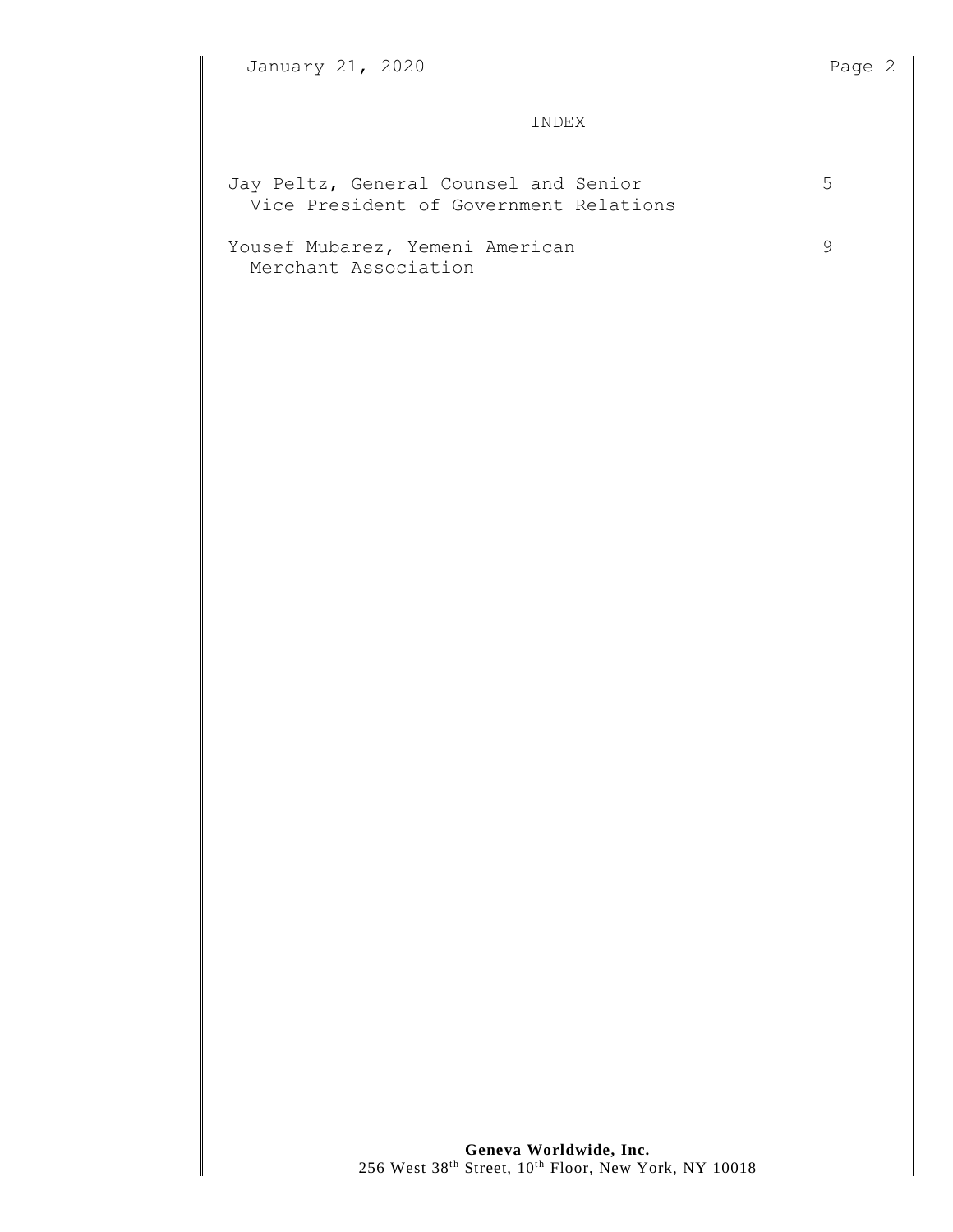$\mathbb I$ 

| $\mathbf 1$    | MR. CARLOS ORTIZ: Good morning. My name is             |
|----------------|--------------------------------------------------------|
| $\mathbf{2}$   | Carlos Ortiz. I've been designated as the hearing      |
| $\mathcal{S}$  | officer for the public hearing of the Department of    |
| $\overline{4}$ | Consumer Affairs on the Proposed Amendment to the      |
| 5              | Consumer Protection Law Regarding the Collection of    |
| 6              | Unlawful Sales Tax. This hearing is being held in the  |
| $\overline{7}$ | fifth floor conference room of the Department's office |
| 8              | at 42 Broadway in Lower Manhattan. It is now 10:36     |
| $\overline{9}$ | a.m. on Tuesday, January 21, 2019 [sic], and I'm       |
| 10             | hereby co-, hereby convening the hearing on this       |
| 11             | proposed rule.                                         |
| 12             | The proposed rule was published in the City            |
| 13             | Record on December 9, 2019. Copies of the published    |
| 14             | notice and the rules are available on that table to my |
| 15             | left. Oops as well as online. The Department has       |
| 16             | proposed these rules pursuant to the authority vested  |
| 17             | in the commission of the Department of Consumer        |
| 18             | Affairs by Section 1043 and 2203(f) of the New York    |
| 19             | City Charter and Section 20-104(b) and 20-702 of the   |
| 20             | New York City Administrative Code.                     |
| 21             | Just a quick correction, I want it's -- tod-           |
| 22             | today's date is Tuesday, January 21, 2020.             |
| 23             | This hearing affords the public the                    |
| 24             | opportunity to comment on all aspects of the rules the |
| 25             | department has proposed. The department will           |

**Geneva Worldwide, Inc.**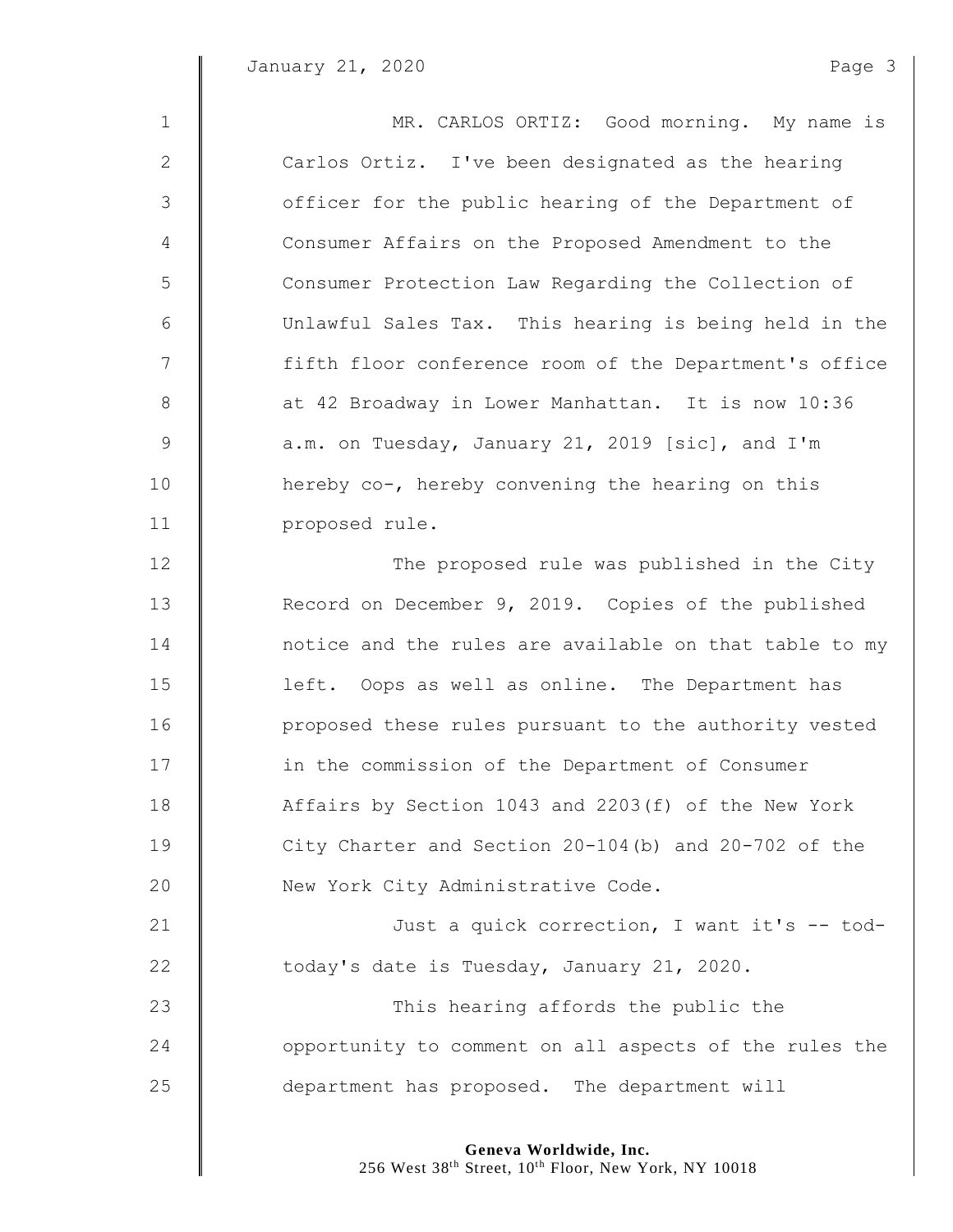1 carefully review all testimony and written comments 2 | received at this hearing and will give, will give due 3 weight and consideration to all adequately 4 Substantiated proposals and recommendations that are  $5 \parallel$  submitted for the record at this hearing. 6 Anyone seeking to testify must complete a 7 | registration card so you can be correctly identified 8 || in the hearing record. Witnesses will be called to 9 | testify in the order that they have signed in. Anyone 10 who does not appear when his or her name was called 11 | will be deemed to have passed over the opportunity to 12 **testify.** Persons who are passed will be called at the 13 end of the hour. Persons who still do not appear must 14 then sign in again if they wish to testify. Each 15 witness will have a maximum of three minutes to 16 testify. Oh, well, now it's just the three of us, so 17 We'll keep it loose. To be fair to everyone seeking 18 to testify, I will strictly apply this limit. If your 19 **comments take longer than three minutes, synthesize** 20 | vour oral testimony and leave a written copy for the 21 record. 22 **Unlike the limit on the time for testimony**, 23 there is no limit on the number of pages you can

25 | record. The written submission will be made part of

24 Submit as written comments or as documents for the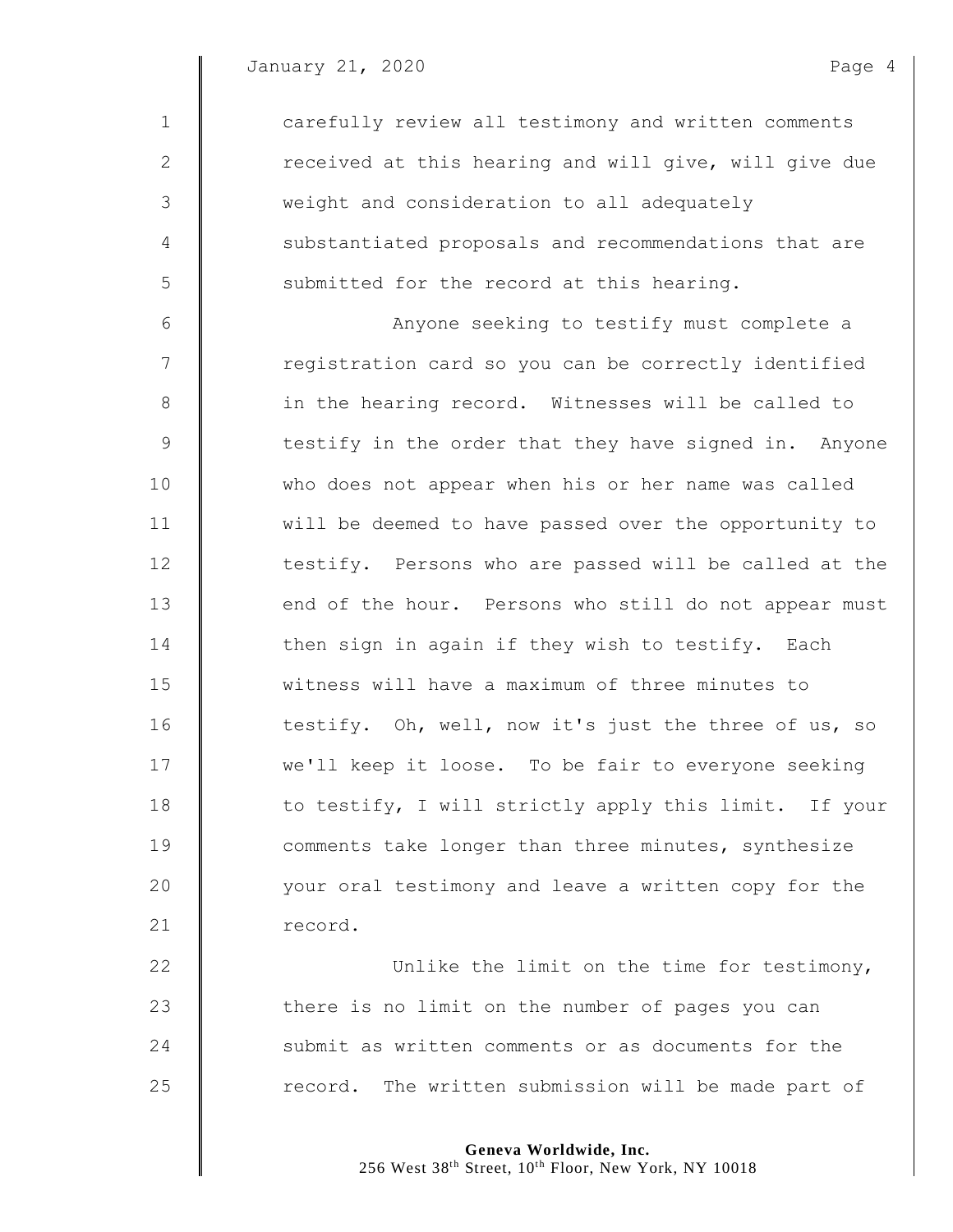January 21, 2020 and the state of the Page 5

 $\parallel$ 

| $\mathbf 1$  | the record as exhibits presented with your testimony.  |
|--------------|--------------------------------------------------------|
| $\mathbf{2}$ | I must -- so I'll make a copy of housekeeping ho-,     |
| 3            | housekeeping announcements about the physical layout.  |
| 4            | Emergency exits are out this door to my right.         |
| 5            | Restrooms are out the door to my left. Please turn     |
| 6            | off all cell phones. To capture your testimony from    |
| 7            | the -- for the record, please lay your testimony at    |
| 8            | the desk over here to my left, and I will now call the |
| $\mathsf 9$  | first witness. Jay Peltz.                              |
| 10           | MR. JAY PELTZ: So I had three copies for               |
| 11           | you, but I just brought up one, so.                    |
| 12           | MR. ORTIZ: Thank you.                                  |
| 13           | MR. PELTZ: You too.                                    |
| 14           | MR. ORTIZ: That's that.                                |
| 15           | MR. PELTZ: Sorry. Did you want me here? I              |
| 16           | don't remember.                                        |
| 17           | MR. ORTIZ: Yeah. If you can sit there, I'm             |
| 18           | going to -- I'm going to record you using this.        |
| 19           | MR. PELTZ: Alright. I might go a little                |
| 20           | over, but not much.                                    |
| 21           | MR. ORTIZ: That's -- no worries.                       |
| 22           | MR. PELTZ: Alright. Ready?                             |
| 23           | MR. ORTIZ:<br>Yes.                                     |
| 24           | MR. PELTZ: Thank you for the opportunity to            |
| 25           | testify this morning on the proposed rule amendment.   |
|              |                                                        |

**Geneva Worldwide, Inc.**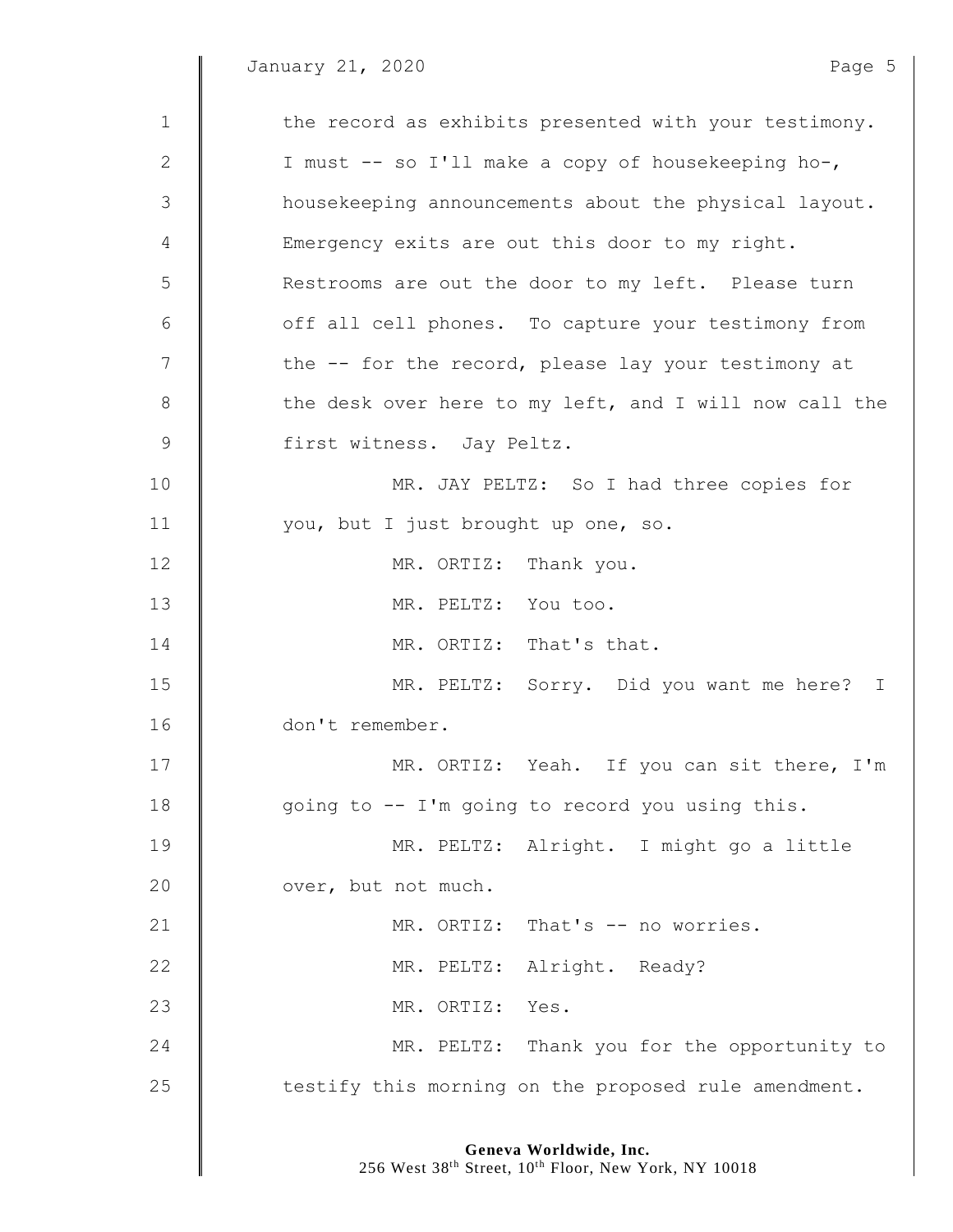| $\mathbf 1$   | My name is Jay Peltz, and I'm the General Counsel and   |
|---------------|---------------------------------------------------------|
| $\mathbf{2}$  | Senior Vice President of Government Relations for the   |
| 3             | Food Industry Alliance of New York.                     |
| 4             | In our submitted testimony, we ask that the             |
| 5             | proposed rule be withdrawn so that DCA can discuss      |
| 6             | their framework with FIA and other stakeholders that    |
| 7             | will reduce tax related overcharges without             |
| $8\,$         | unnecessarily penalizing businesses. Should the         |
| $\mathcal{G}$ | department choose to proceed with this rule making, we  |
| 10            | ask the proposed rule be revised to incorporate         |
| 11            | standards intended to afford reasonable protections to  |
| 12            | establishments that make good-faith mistakes including  |
| 13            | that a $(1)$ , warning be provided if a first violation |
| 14            | arises from a good-faith mistake, and (2), that a       |
| 15            | willful pat-, a willful pattern of deception be proven  |
| 16            | to establish a violation.                               |
| 17            | As more fully discussed in our submitted                |
| 18            | testimony, we make these requests because nowhere in    |
| 19            | the, in the Statement of Basis and Purposes of Rule     |
| 20            | for the original Unlawful Sales Tax collection rule or  |
| 21            | the Statement of Basis and Purpose of Proposed Rule,    |
| 22            | does DCA indicate what specific language from the       |
| 23            | statutory definition of deceptive trade practice it is  |

**interpreting, to support its contention that in** 25  $\parallel$  enacting a local deceptive trade practice law, the

**Geneva Worldwide, Inc.**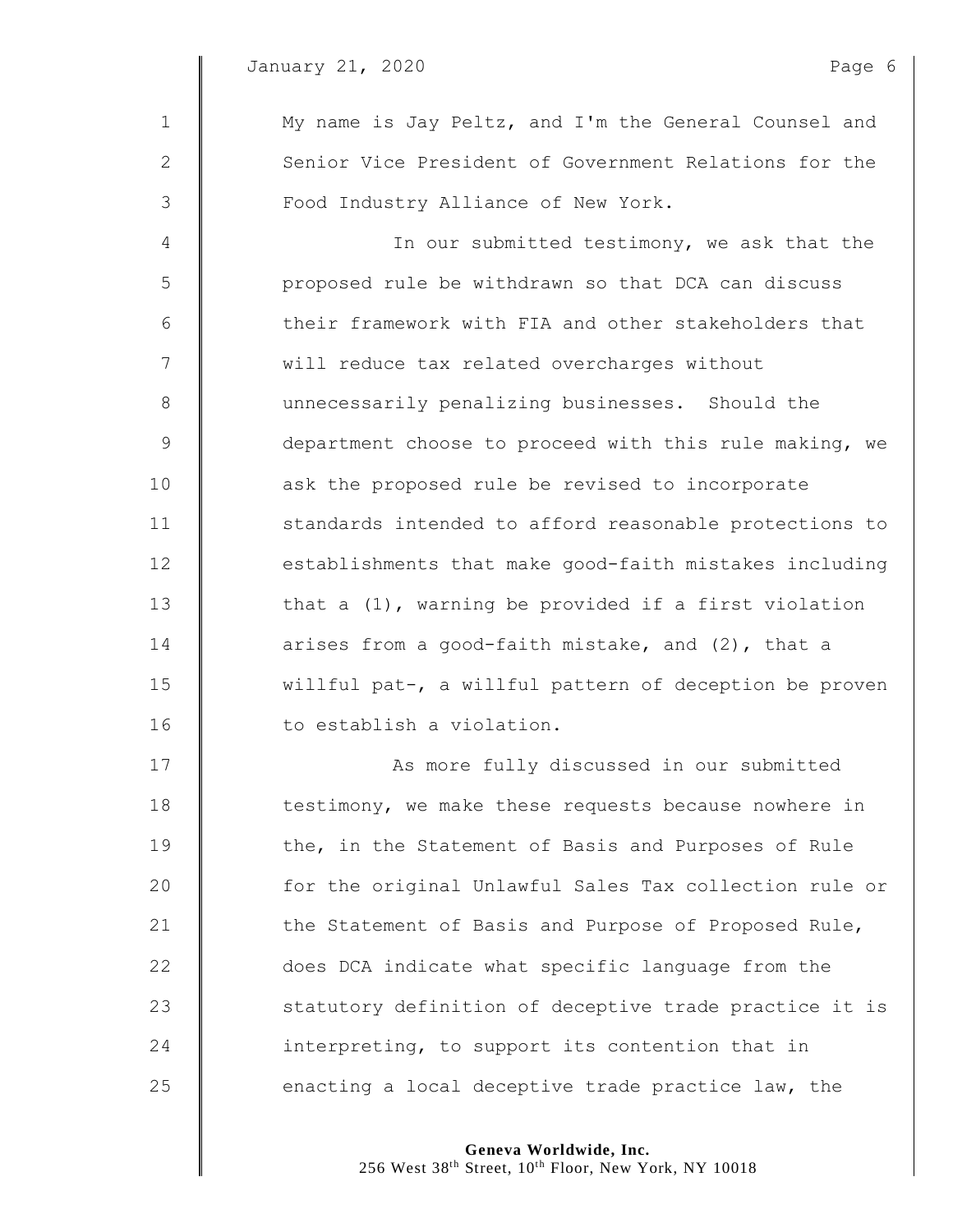1 Mayor and the Council intended that a city agency that 2  $\parallel$  is not a tax agency, and therefore, lacks tax 3 Sexpertise enforce state sales tax laws through the 4 deceptive trade practice law. Nor has the department 5 S specified the section of the city legislative record 6 | that support this interpretation of legislative 7 intent. 8 || In addition, where in the legislative 9 | history of the state sales tax law is it indicated 10 **that the state legislature and the governor intended** 11 | that local non-tax agencies that do specialize in 12 **I** interpreting and enforcing vague, complex state sales 13 tax laws enforce such laws through a local, through a 14 **decal 1 a** local law and related rules. DCA has not yet cited  $15$   $\parallel$  the text from the state legislative record that 16 substantiates this interpretation. Without such 17 **corroboration, the department would be amending rather** 18 | than interpreting the local deceptive trade practice 19 | law. In that case, it would be usurping the role of  $20$   $\parallel$  the mayor and the city council in the legislative 21 **process.** 22 **While the original Statement of Basis and** 23 **Purpose of Rule provides that quote, New York State** 24 Tax Law specifies categories of goods that are subject 25  $\parallel$  to sales tax, it failed to acknowledge that the state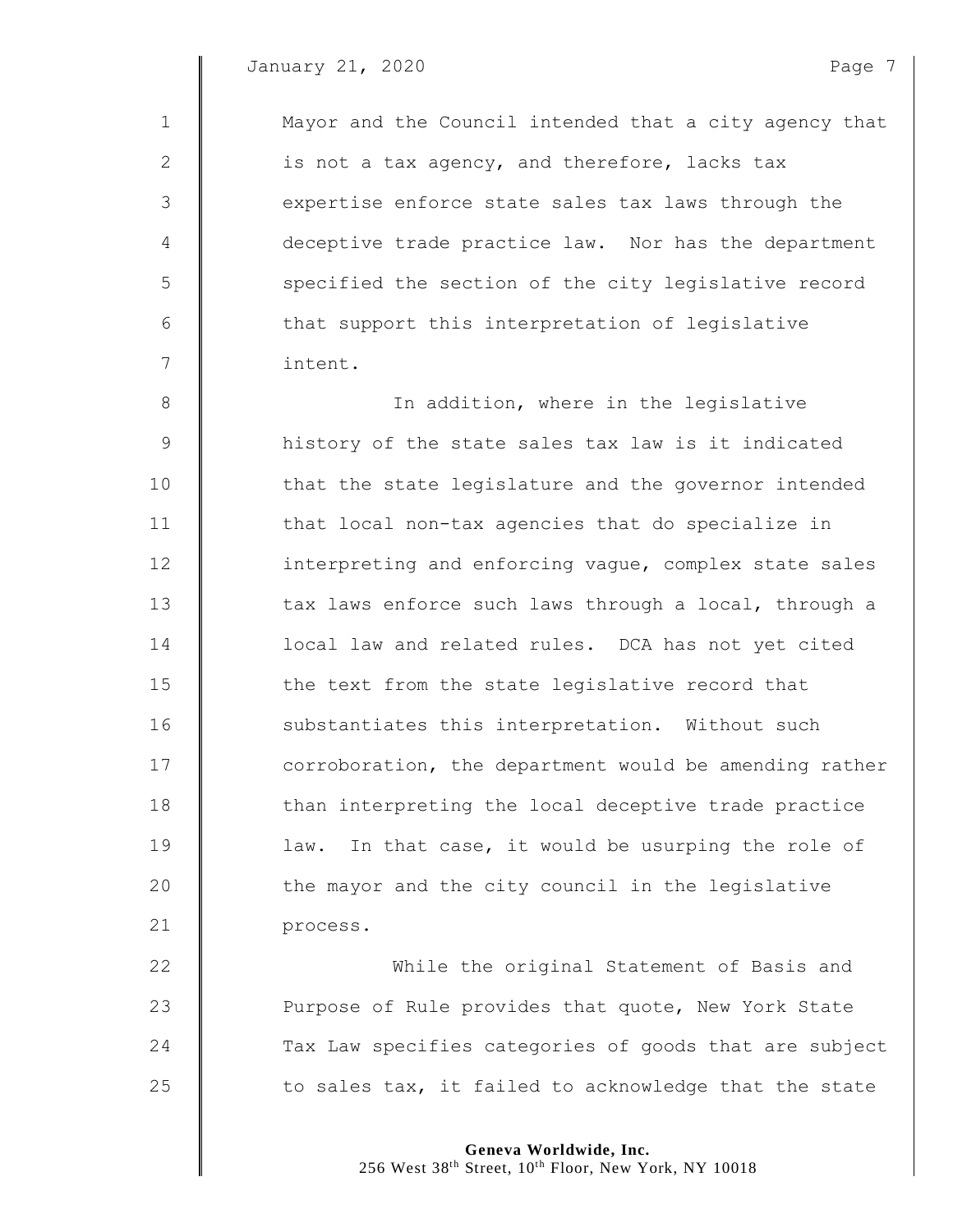| $\mathbf 1$    | department does not provide a master list with        |
|----------------|-------------------------------------------------------|
| 2              | universal product codes on the tax status of every    |
| 3              | item available in the marketplace. This makes         |
| $\overline{4}$ | compliance very difficult for retailers operating in  |
| 5              | the City. For example, while carbonated beverages are |
| 6              | taxable and fruit juices are not, what is the tax     |
| 7              | status of carbonated fruit juices? While the purchase |
| 8              | of a single container of soda is taxable, are all     |
| 9              | three units of soda subject to a buy-one-get-two free |
| 10             | promotion taxable? Cookies are not taxable but candy  |
| 11             | is. Are Twix or similar bars cookies or candy? Skin   |
| 12             | moisturizes are taxable, suntan lotion is not. What   |
| 13             | is the tax status of a skin moisturizer with suntan   |
| 14             | lotion in it? Considering these questions, is it      |
| 15             | reasonable to characterize the good-faith, mistaken   |
| 16             | collection of a sales tax as deceptive or dishonest?  |
| 17             | We don't think it is.                                 |
| 18             | And what are the fruits of the alleged                |
| 19             | deceptive practice? The proceeds of the purported     |
| 20             | deception are remitted to the state, where they are   |

21 used for the public benefit. Accordingly, the party  $\parallel$  engaged in the deception realizes no gain, in the 23  $\parallel$  alleged deception. To the contrary, the retailer is 24 Worse off, since it incurs an unnecessary **administrative cost and risks losing a customer**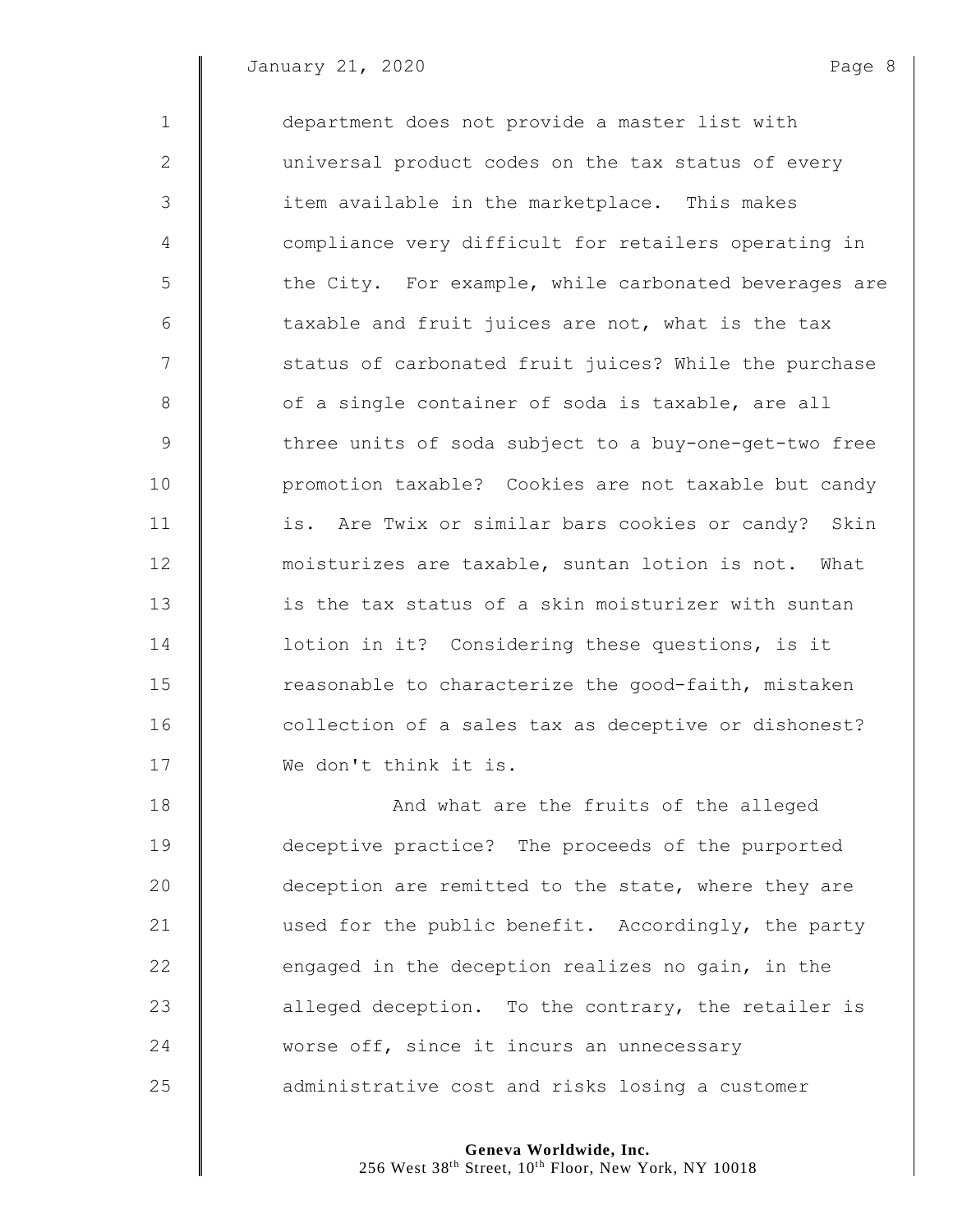$\mathbb I$ 

| $\mathbf 1$    | through overcharges.                                   |
|----------------|--------------------------------------------------------|
| 2              | In light of the \$15.00 minimum wage and               |
| 3              | other significant challenges facing neighborhood       |
| 4              | grocers operating in the city, regulators should not   |
| 5              | be increasing the costs of doing business by expanding |
| 6              | a dubious rule which among other things, does not      |
| $\overline{7}$ | protect good-faith mistakes by grocers making          |
| 8              | significant investments in compliance with state tax   |
| $\mathcal{G}$  | laws. Accordingly, our first request is that the       |
| 10             | proposed rule be withdrawn so that productive          |
| 11             | discussions with FIA and other stakeholders can        |
| 12             | commence. Thank you for your time and attention to     |
| 13             | our concerns, and we look forward to working with you  |
| 14             | on this important issue.                               |
| 15             | MR. ORTIZ: Thank you for your testimony                |
| 16             | today.                                                 |
| 17             | MR. PELTZ: You're welcome. Thank you.                  |
| 18             | MR. ORTIZ: Can I please call up now, Yousef            |
| 19             | Mubarez. Thank you. Whenever you're ready.             |
| 20             | MR. YOUSEF MUBAREZ: Hi, I'm Yousef Mubarez             |
| 21             | from the Yemeni American Merchants Association. We're  |
| 22             | a grassroot nonprofit that was established after the   |
| 23             | Bodega Strike in 2017, a merchant organized protest    |
| 24             | against the Muslim ban. We at YAMA are pleased to      |
| 25             | provide testimony on behalf of our merchants on the    |

**Geneva Worldwide, Inc.**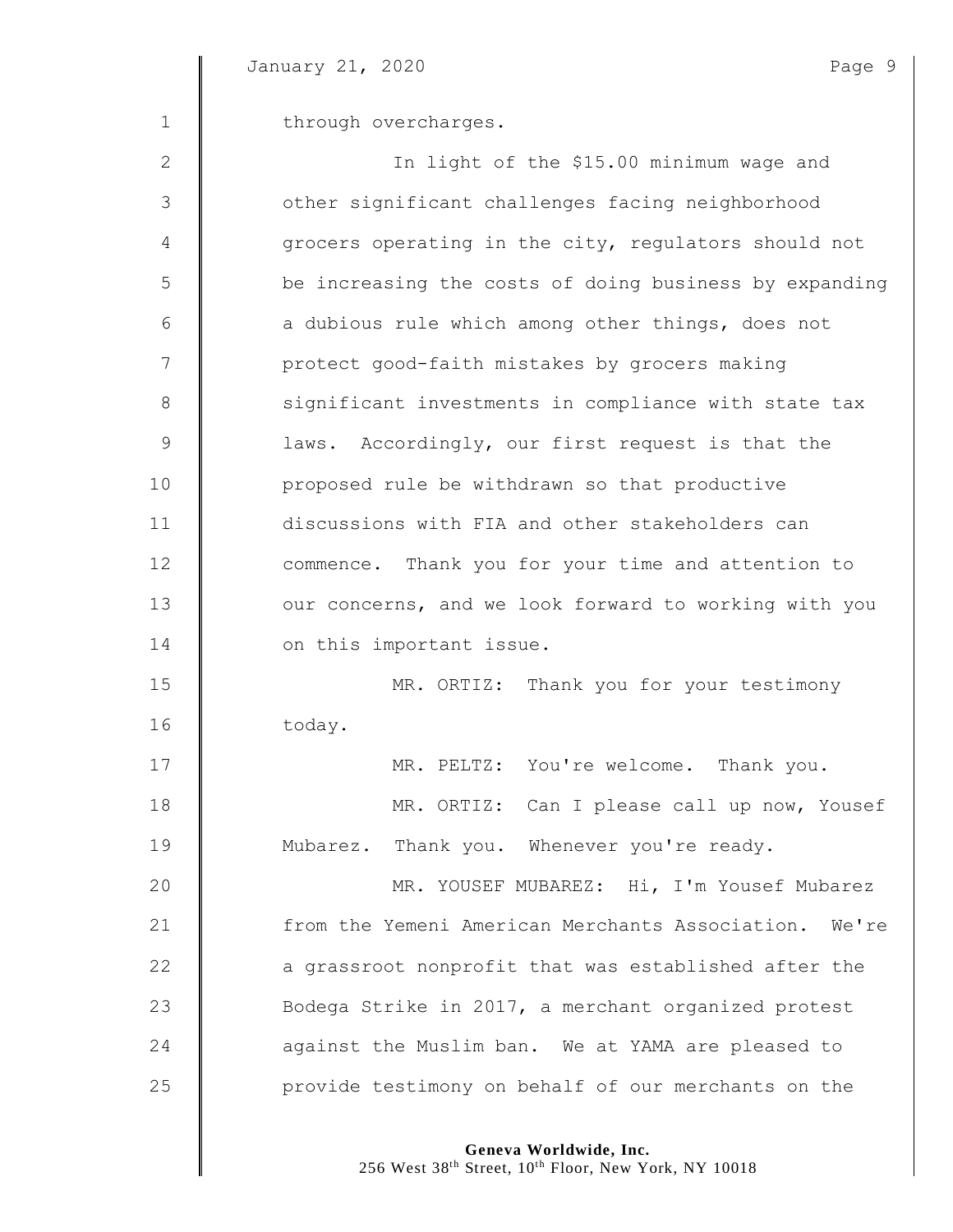| $\mathbf 1$    | subject of Amendment of Rules Regarding Collection of  |
|----------------|--------------------------------------------------------|
| $\mathbf{2}$   | Unlawful Sales Tax. We'd like to thank the Department  |
| $\mathfrak{Z}$ | of Con- Consumer Affairs for considering our merchants |
| 4              | and their position on this matter. We at YAMA see      |
| 5              | this amendment to be a good opportunity to educate our |
| 6              | merchants on the subject of unlawful sales tax         |
| $\overline{7}$ | practices while at the same time educating DCA on how  |
| 8              | our merchants operate on a daily basis.                |
| 9              | As an organization that represents thousands           |
| 10             | of Yemeni merchants across New York City, we are proud |
| 11             | to say we are ded- dedicated to educating, advocating  |
| 12             | and elevating our community. Our merchants try their   |
| 13             | best to be thorough and very careful in areas that     |
| 14             | require legal vigilance. When we've seen unlawful      |
| 15             | sales practices it's always due to a lack of           |
| 16             | understanding of the sales practice with little        |
| 17             | information to find, and it's usually a worker and not |
| 18             | the owner. It's very hard for many small business      |
| 19             | owners to thoroughly train their staff and keep a      |
| 20             | close eye on their work. So we do our best to educate  |
| 21             | them on how they can make their workers aware of these |
| 22             | tax legalities.                                        |
| 23             | We at YAMA hel-, hold events and broadcast             |

24 Fa- Facebook live events regarding this specific issue **in the past.** We continue to educate our merchants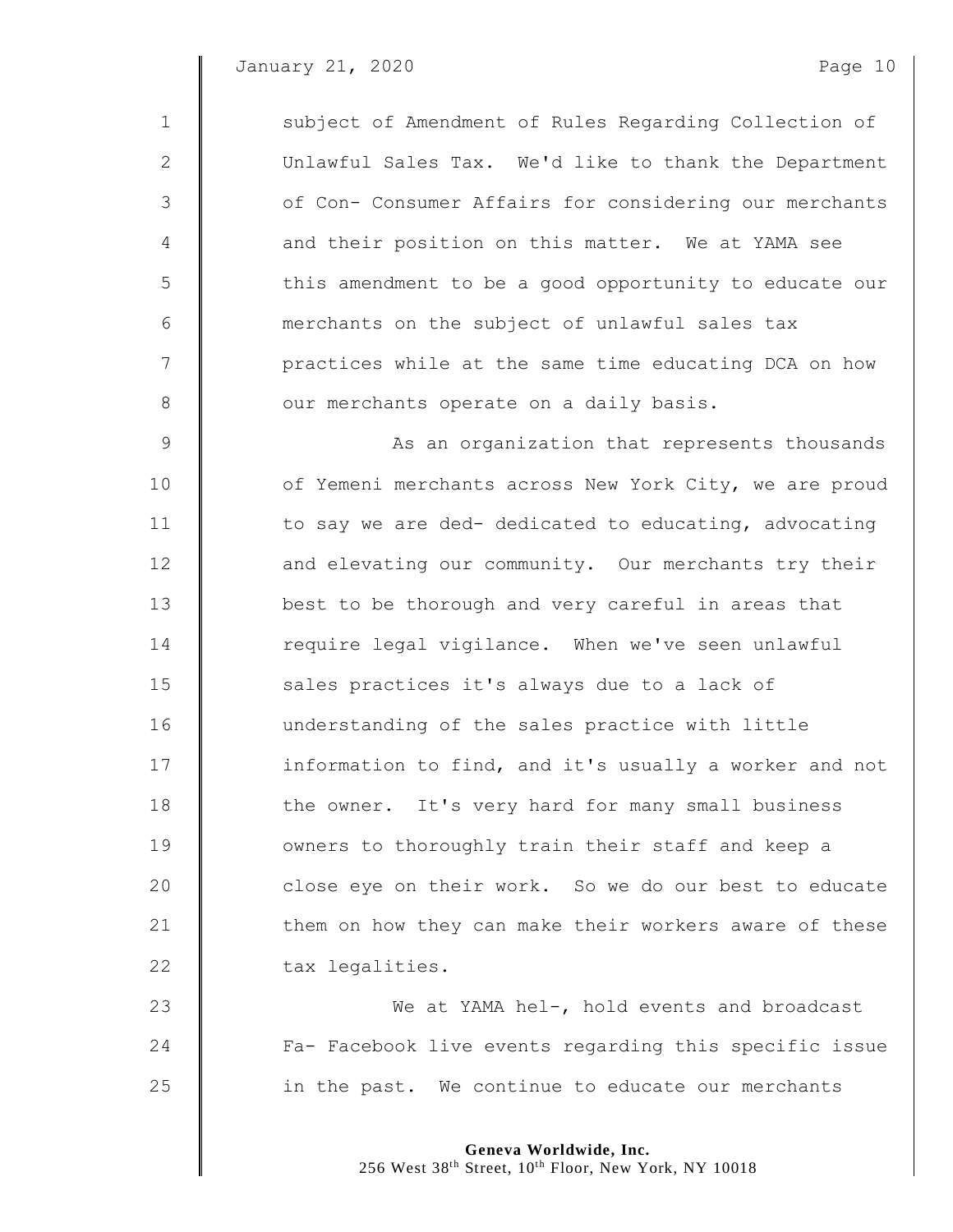| $\mathbf{1}$ | every chance we get and hear their considerations and |
|--------------|-------------------------------------------------------|
| 2            | opinions on matters like these, but it's hard to      |
| 3            | engage every individual. Yemeni merchants are always  |
| 4            | rec- receptive about issues like this, but due to the |
| 5            | challenge of running their business and all the other |
| 6            | laws being passed, they're not always available to    |
| 7            | attend our educational events. It's very hard for     |
| 8            | them to get all this information by watching only our |
| $\mathsf 9$  | informational videos on Facebook.                     |
| 10           | We believe the implementation of this                 |
| 11           | amendment would be a good opportunity to educate our  |
| 12           | merchants on these deceptive sales tactics, so we ask |
| 13           | DCA to have an open line of communication with us and |
| 14           | our merchants on issues like these. What we find is   |
| 15           | that the information on all these laws is very vague, |
| 16           | and actually, very difficult to find in translations  |
| 17           | in the Arabic language considering most of merchants  |
| 18           | and thousands of merchants throughout the city speak  |
| 19           | mostly Arabic. If DCA can provide educational         |
| 20           | resources and materials in Arabic explaining how      |
|              |                                                       |

 merchants should be applying taxes on individual items  $\parallel$  in great detail, the materials should also include the **description of the new amendment and penalties associated with these unlawful sales practices.** 

**C** Our merchants are always looking for ways to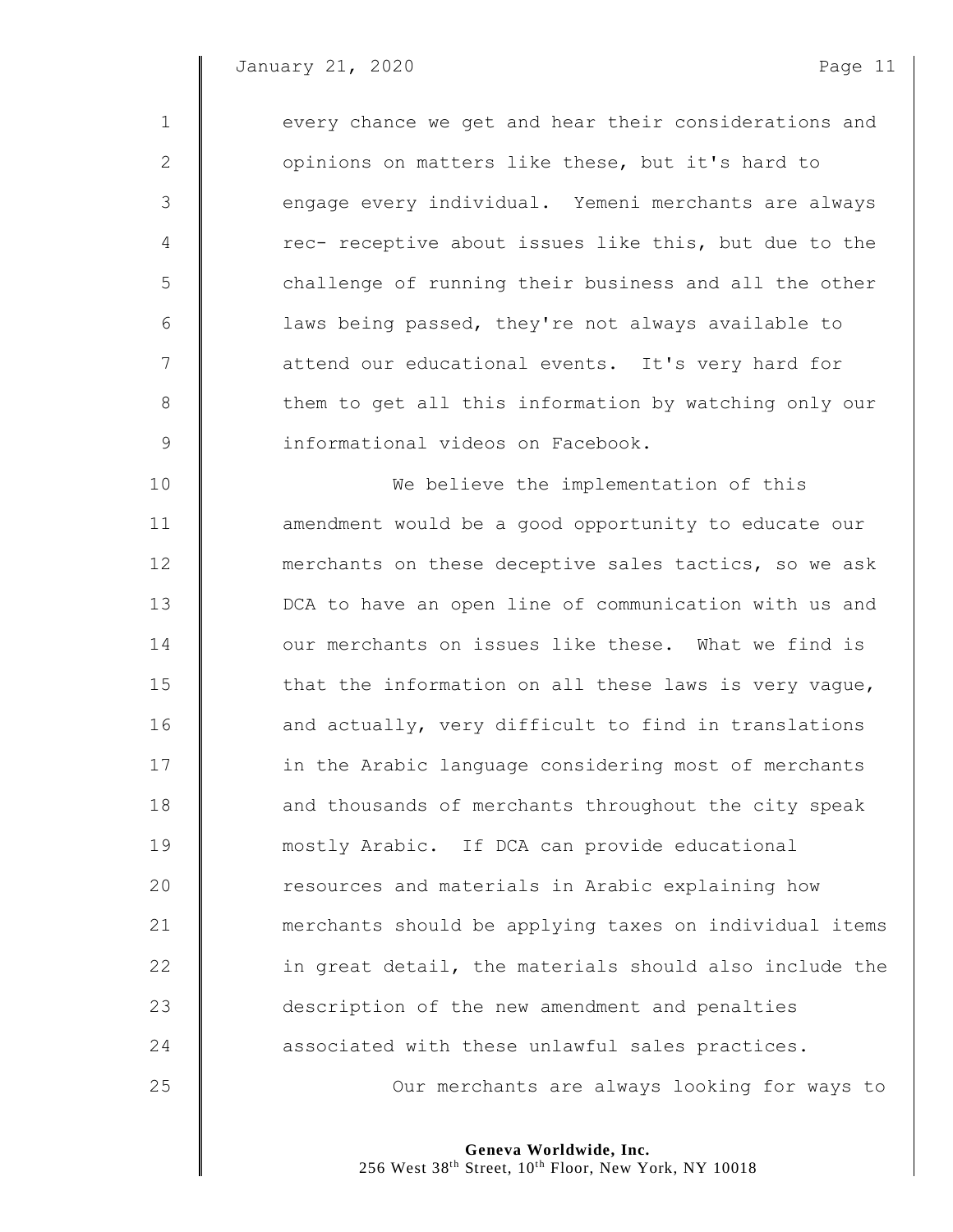$\parallel$ 

| $\mathbf 1$    | improve their ways of conducting business and are      |
|----------------|--------------------------------------------------------|
| $\mathbf{2}$   | always welcome to new amendments that protect          |
| $\mathfrak{Z}$ | consumers from unlawful sales practices. We're more    |
| 4              | than happy to collaborate with you on future resolati- |
| 5              | , resolutions and hope you all consider us for any     |
| 6              | future amicable decision. Thank you.                   |
| 7              | MR. ORTIZ: Thank you for your testimony.               |
| $\,8\,$        | Seeing that no one is present to offer more testimony, |
| $\mathsf 9$    | I shall adjourn this hearing until an individual       |
| 10             | appears to offer testimony or until 11:30 a.m.         |
| 11             | whichever comes first.                                 |
| 12             |                                                        |
| 13             |                                                        |
| 14             |                                                        |
| 15             |                                                        |
| 16             |                                                        |
| 17             |                                                        |
| 18             |                                                        |
| 19             |                                                        |
| 20             |                                                        |
| 21             |                                                        |
| 22             |                                                        |
| 23             |                                                        |
| 24             |                                                        |
| 25             |                                                        |
|                |                                                        |